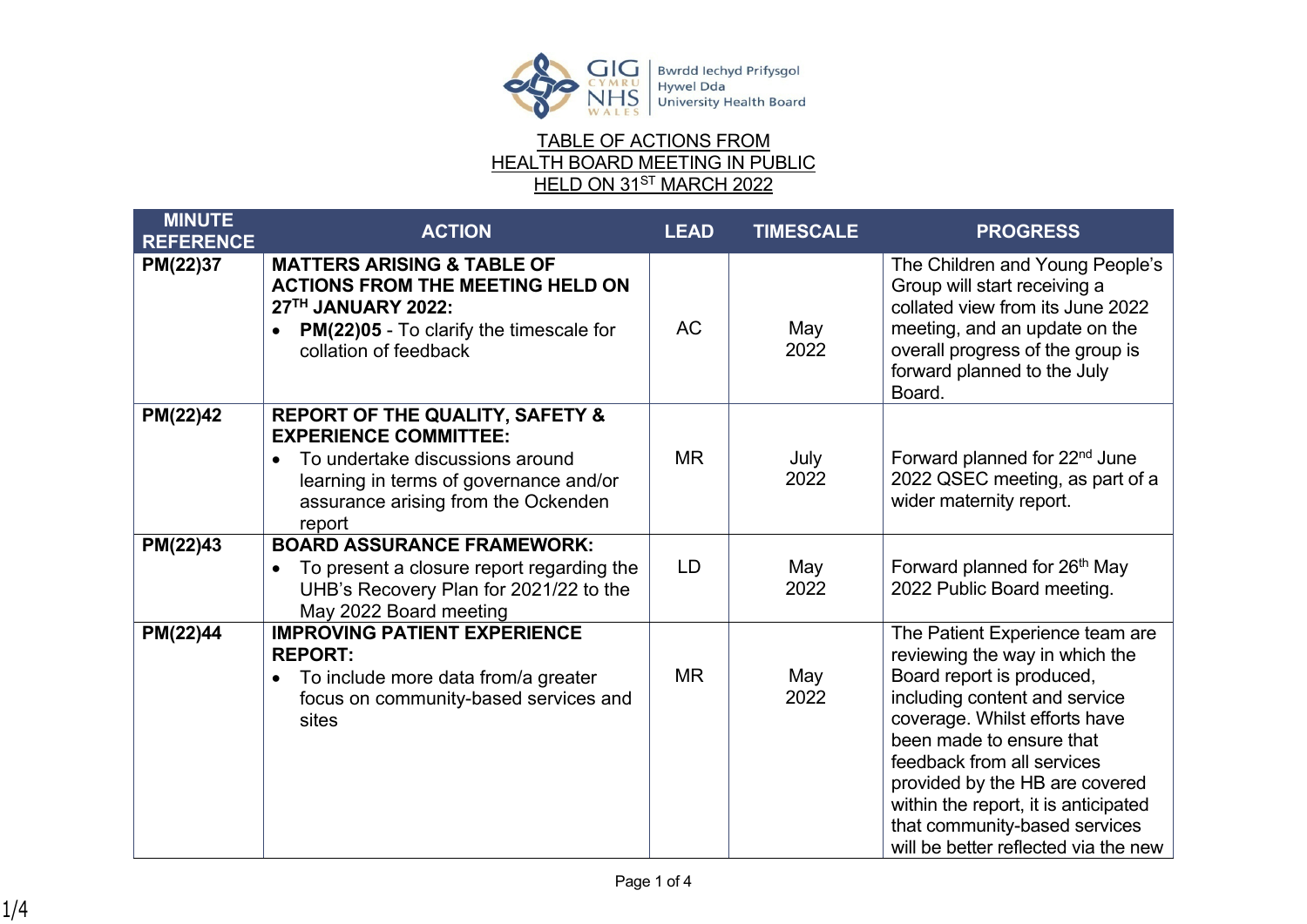| <b>MINUTE</b><br><b>REFERENCE</b> | <b>ACTION</b>                                                                                                                                                                                                                    | <b>LEAD</b> | <b>TIMESCALE</b> | <b>PROGRESS</b>                                                                                                                                                                                                    |
|-----------------------------------|----------------------------------------------------------------------------------------------------------------------------------------------------------------------------------------------------------------------------------|-------------|------------------|--------------------------------------------------------------------------------------------------------------------------------------------------------------------------------------------------------------------|
|                                   |                                                                                                                                                                                                                                  |             |                  | Civica system as roll out is<br>finalised.                                                                                                                                                                         |
|                                   | To confirm that the sepsis case had been<br>$\bullet$<br>followed-up with the individual who<br>provided this feedback and taken up with<br>the relevant service                                                                 | <b>MR</b>   | May<br>2022      | The family have been contacted<br>and the service is engaged<br>regarding the points of learning.<br>The May 2022 Board report<br>covers this matter.                                                              |
|                                   | To check whether reference to<br>$\bullet$<br>Withybush General Hospital (WGH)<br>PACU should have been GGH                                                                                                                      | <b>MR</b>   | May<br>2022      | Confirmed, reference should have<br>been to GGH.                                                                                                                                                                   |
| PM(22)46                          | <b>IMPLEMENTING THE HEALTHIER MID</b><br>AND WEST WALES STRATEGY -<br><b>PROGRAMME BUSINESS CASE UPDATE:</b><br>To ensure CYP are fully represented on<br>$\bullet$<br>the Shortlist Technical Appraisal Group                   | <b>LD</b>   | May<br>2022      | <b>Public Board and In-Committee</b><br>Board reports provide an update<br>on the work being undertaken to<br>ensure appropriate<br>representation; a further verbal<br>update will be provided at the<br>meeting. |
| PM(22)47                          | <b>INTEGRATED MEDIUM TERM PLAN</b><br>(IMTP) UPDATE:<br>To submit to Welsh Government an<br>$\bullet$<br>Accountable Officer letter outlining the<br>rationale behind the forecast deficit and<br>actions planned                | <b>HT</b>   | March<br>2022    | Completed.                                                                                                                                                                                                         |
| PM(22)48                          | <b>OPERATIONAL UPDATE AND PROGRESS</b><br><b>REPORT ON THE HEALTH BOARD'S</b><br><b>ANNUAL PLAN FOR 2020/21:</b><br>To issue formal thanks to the four<br>individuals from BGH mentioned by the<br><b>Director of Operations</b> | <b>SM</b>   | April<br>2022    | Completed.                                                                                                                                                                                                         |
| PM(22)49                          | <b>MENTAL HEALTH &amp; LEARNING</b><br><b>DISABILITIES PROGRESS UPDATE ON</b><br><b>PLANNING OBJECTIVE 5G:</b><br>To provide a further update                                                                                    | <b>AC</b>   | July<br>2022     | Forward planned for 28 <sup>th</sup> July<br>2022 Public Board meeting.                                                                                                                                            |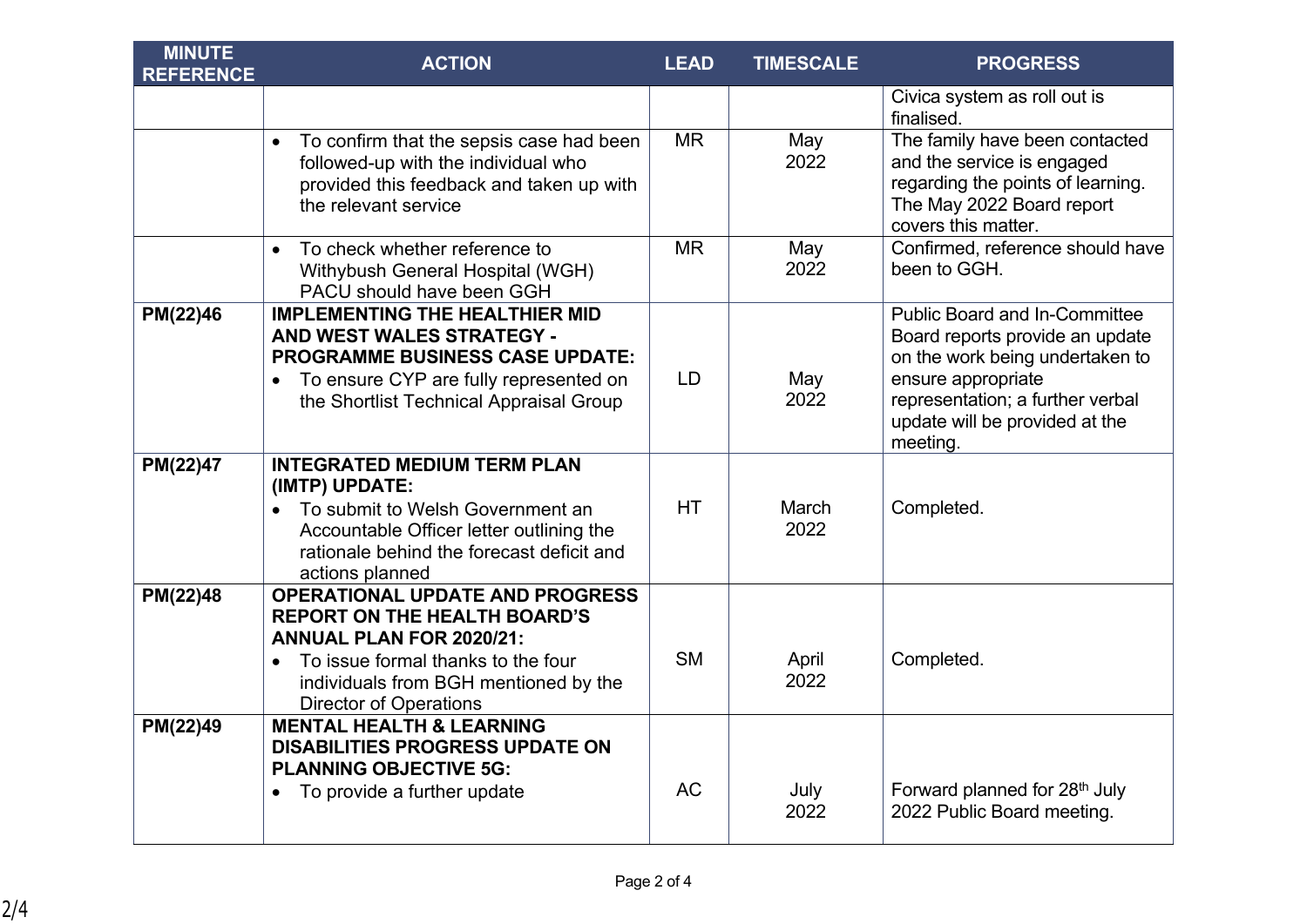| <b>MINUTE</b><br><b>REFERENCE</b> | <b>ACTION</b>                                                                                                                                                                                                   | <b>LEAD</b> | <b>TIMESCALE</b>  | <b>PROGRESS</b>                                                                                                                                                                                                          |
|-----------------------------------|-----------------------------------------------------------------------------------------------------------------------------------------------------------------------------------------------------------------|-------------|-------------------|--------------------------------------------------------------------------------------------------------------------------------------------------------------------------------------------------------------------------|
| PM(22)51                          | <b>INTEGRATED PERFORMANCE</b><br><b>ASSURANCE REPORT - MONTH 11</b><br>2021/22:<br>To undertake further analysis around the<br>$\bullet$<br>quality and method of Consultant and<br><b>SAS doctor Job Plans</b> | <b>PK</b>   | May<br>2022       | Quality of job plans has been<br>added to the SAS Charter<br>Implementation Progress report<br>and will be monitored by PODCC.                                                                                           |
| PM(22)52                          | FINANCIAL REPORT - MONTH 11 2021/22:<br>To provide an update on the significant<br>$\bullet$<br>work which has been undertaken around<br>Records Management to a Board level<br>Committee                       | <b>AC</b>   | May<br>2022       | Update in response to Internal<br>Audit report provided to ARAC on<br>19th April 2022. Responsibility for<br>continued monitoring referred to<br>SRC.                                                                    |
| PM(22)55                          | <b>WEST WALES CARE PARTNERSHIP</b><br><b>DEMENTIA STRATEGY:</b><br>To provide an update on delivery of the<br>$\bullet$<br>Strategy                                                                             | <b>AS</b>   | September<br>2022 | Forward planned for 29th<br>September 2022 Public Board<br>meeting.                                                                                                                                                      |
|                                   | To consider how the Strategy can be<br>$\bullet$<br>aligned with the Performance system<br>and BAF                                                                                                              | AS/JW       | May<br>2022       | This will be included within the<br>BAF refresh work, when the<br>principle risks, controls and<br>measures will be reviewed by the<br>Executive Lead prior to further<br>conversation at the Executive<br>Team meeting. |
|                                   | For the Strategy to feed into discussions<br>$\bullet$<br>with Local Authority partners around<br>health and social care                                                                                        | <b>AS</b>   | May<br>2022       | Verbal update to be provided.                                                                                                                                                                                            |
| PM(22)56                          | <b>HDdUHB PALLIATIVE &amp; END OF LIFE</b><br><b>CARE STRATEGY:</b><br>To provide an update on delivery of the<br>Strategy                                                                                      | <b>JP</b>   | September<br>2022 | Forward planned for 29th<br>September 2022 Public Board<br>meeting.                                                                                                                                                      |